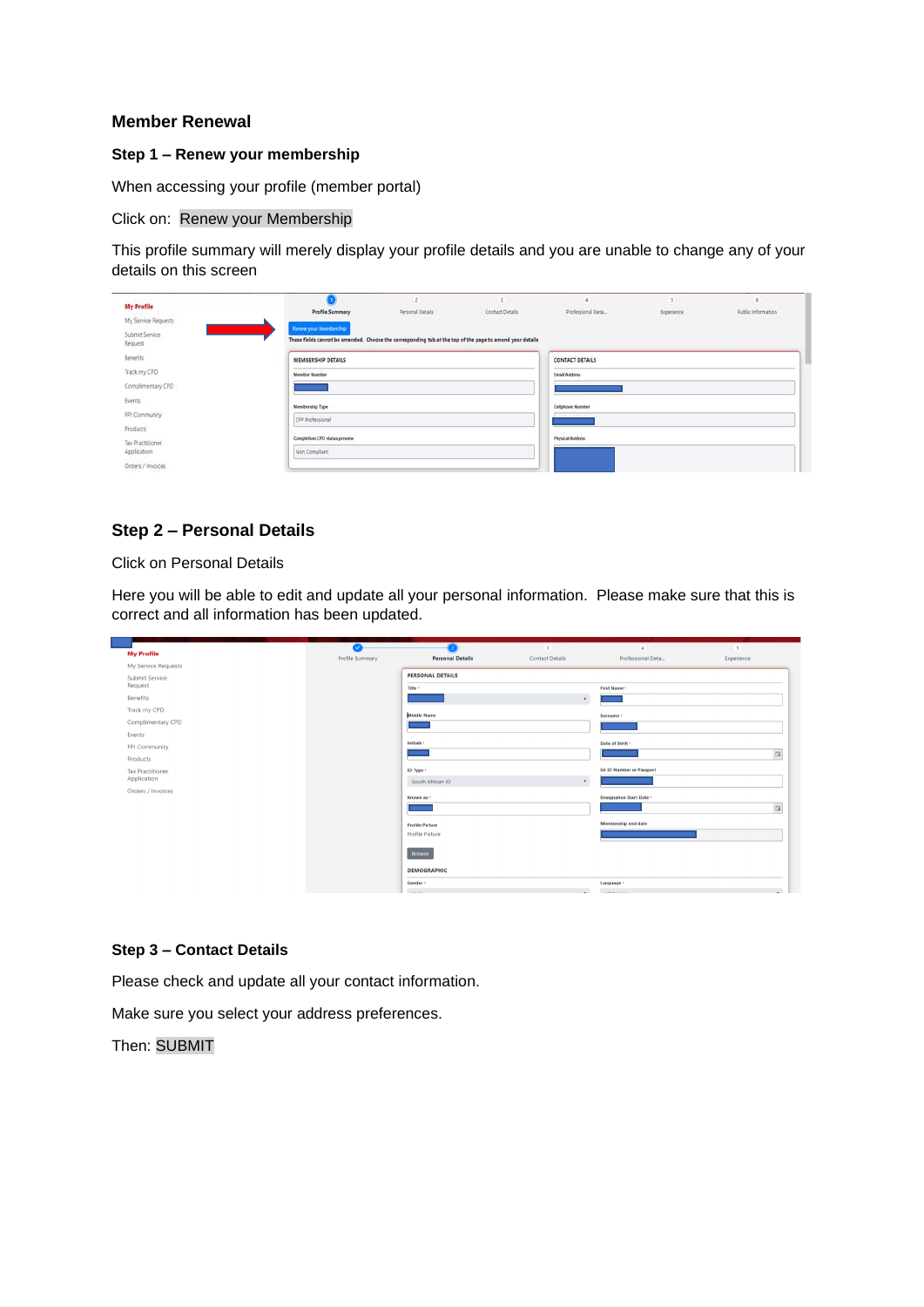

### Step 4 – Professional Details

Associated corporate account – this area will reflect the name of a corporate if you are linked to a corporate account.

FPI Region - Below is an overview of the relevant FPI regions. Please select the area you reside in.

Central Region – including the Free State province, the Northern Cape Province, as well as the part of the Northwest province southwest of the Mafikeng-Lichtenburg-Klerksdorp line;

Eastern Cape – the whole of the Eastern Cape Province;

Gauteng Region – consisting of that province excluding the greater Pretoria area, but including the south eastern Highveld of Mpumalanga and the eastern part of Northwest province up to the Mafikeng-Lichtenburg-Klerksdorp line;

KwaZulu-Natal – the whole of the Kwa-Zulu Natal Province;

Northern Region – consisting of the greater Pretoria area of Gauteng, the rest of Mpumalanga and the whole of the Limpopo province;

Western Cape – the whole of the Western Cape Province.

Please remember to submit again at the bottom of the screen.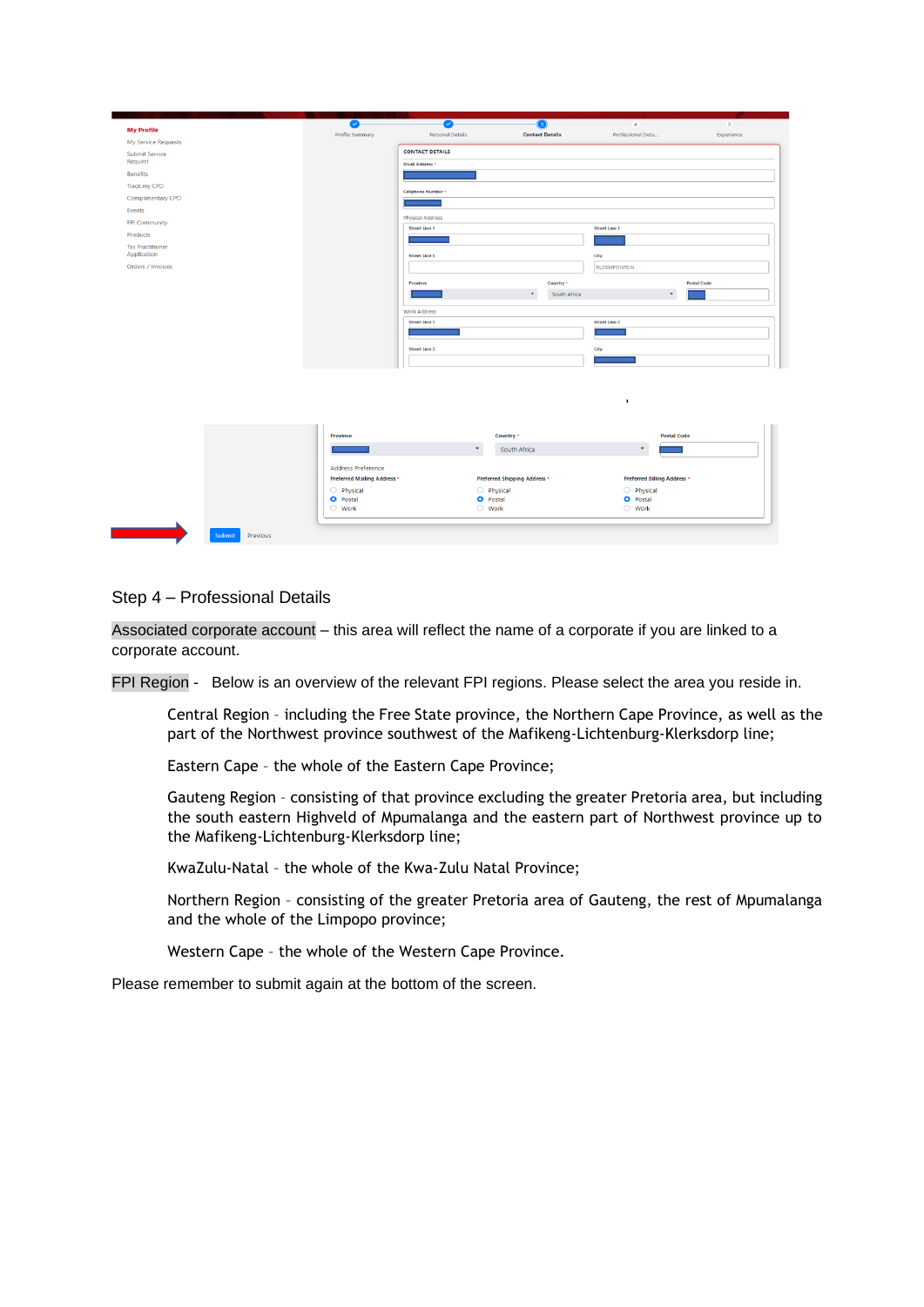| $\tilde{\phantom{a}}$ | $\checkmark$                        | $\checkmark$           |                             | $\sim$ 5              |                    |  |
|-----------------------|-------------------------------------|------------------------|-----------------------------|-----------------------|--------------------|--|
| Profile Summary       | Personal Details                    | <b>Contact Details</b> | Professional De             | Experience            | Public Information |  |
|                       | <b>PROFESSIONAL DETAILS</b>         |                        |                             |                       |                    |  |
|                       | <b>Associated Corporate Account</b> |                        | <b>Job Title</b>            |                       |                    |  |
|                       |                                     |                        |                             |                       |                    |  |
|                       | <b>Company Name</b>                 |                        | <b>Company Phone</b>        |                       |                    |  |
|                       |                                     |                        |                             |                       |                    |  |
|                       | <b>MEMBER DETAILS</b>               |                        |                             |                       |                    |  |
|                       | <b>Previous Member Type</b>         |                        | <b>FPI Region</b> *         |                       |                    |  |
|                       | CFP Professional®                   |                        |                             | $\mathbf{v}$          |                    |  |
|                       | <b>FSCA License Type</b>            |                        | Are you practicing          |                       |                    |  |
|                       | Representative                      | $\ddot{}$              | Yes                         | $\star$               |                    |  |
|                       | <b>Tax Practitioner</b>             |                        | I am registered at the FSCA |                       |                    |  |
|                       | 00224<br>No                         | $\mathbf{v}$           | Yes                         | $\psi$                |                    |  |
|                       | Qualification(s)                    |                        |                             |                       |                    |  |
|                       | O Add new record                    |                        |                             |                       |                    |  |
|                       | No Data Available                   |                        |                             |                       |                    |  |
|                       |                                     | items                  |                             |                       |                    |  |
|                       | $\ddot{}$<br>100                    | per page               |                             | No items to display C |                    |  |

# Step 5 – Experience

Should you wish to add additional information please add and select the Save button at the bottom of the screen.

# Step 6 – Public Information

Please note that the information must be accurate as it will be provided to consumers via the Let's Plan Website

|                                        | V               | Ō,                                                                 |                        |                   |            |                 |
|----------------------------------------|-----------------|--------------------------------------------------------------------|------------------------|-------------------|------------|-----------------|
| <b>My Profile</b>                      | Profile Summary | Personal Details                                                   | <b>Contact Details</b> | Professional Deta | Experience | Public Informat |
| My Service Requests                    |                 |                                                                    |                        |                   |            |                 |
| Submit Service<br>Request              |                 | PUBLIC INFORMATION<br>Show my Information on the Lets Plan Website |                        |                   |            |                 |
| Benefits                               |                 | I'd like to use the contact details on record                      |                        |                   |            |                 |
| Track my CPD                           |                 | <b>Public Contact Number</b>                                       |                        |                   |            |                 |
| Complimentary CPD                      |                 |                                                                    |                        |                   |            |                 |
| Events                                 |                 | <b>Public Email Address</b>                                        |                        |                   |            |                 |
| FPI Community                          |                 |                                                                    |                        |                   |            |                 |
| Products                               |                 | <b>Public Address</b>                                              |                        |                   |            |                 |
| <b>Tax Practitioner</b><br>Application |                 |                                                                    |                        |                   |            |                 |
| Orders / Invoices                      |                 | Area(s) of expertise                                               |                        |                   |            |                 |
|                                        |                 | <b>Budgeting</b>                                                   |                        |                   |            |                 |
|                                        |                 | Business Planning                                                  |                        |                   |            |                 |
|                                        |                 | Car & Home Insurance                                               |                        |                   |            |                 |
|                                        |                 | Employee Benefits                                                  |                        |                   |            |                 |
|                                        |                 | Estate Planning                                                    |                        |                   |            |                 |
|                                        |                 | Investment Planning                                                |                        |                   |            |                 |
|                                        |                 | <b>2</b> Life and Disability Insurance                             |                        |                   |            |                 |
|                                        |                 | Tax Planning                                                       |                        |                   |            |                 |
|                                        |                 | Retirement Planning                                                |                        |                   |            |                 |
|                                        |                 | Medical Aid                                                        |                        |                   |            |                 |
|                                        |                 | Biography                                                          |                        |                   |            |                 |
|                                        |                 |                                                                    |                        |                   |            |                 |

# Step 7 – Declaration, Code of Ethics and Terms and Conditions

Please answer each question by clicking on the block to the left of each question which will enable a yes or no answer.

NB: Please make sure you scroll down to answer all questions  $(a) - (h)$ 

Then select the blue save changes button

View and agree to the renewal agreement by Selection "Yes" and again submit.

Select terms and conditions and click on submit